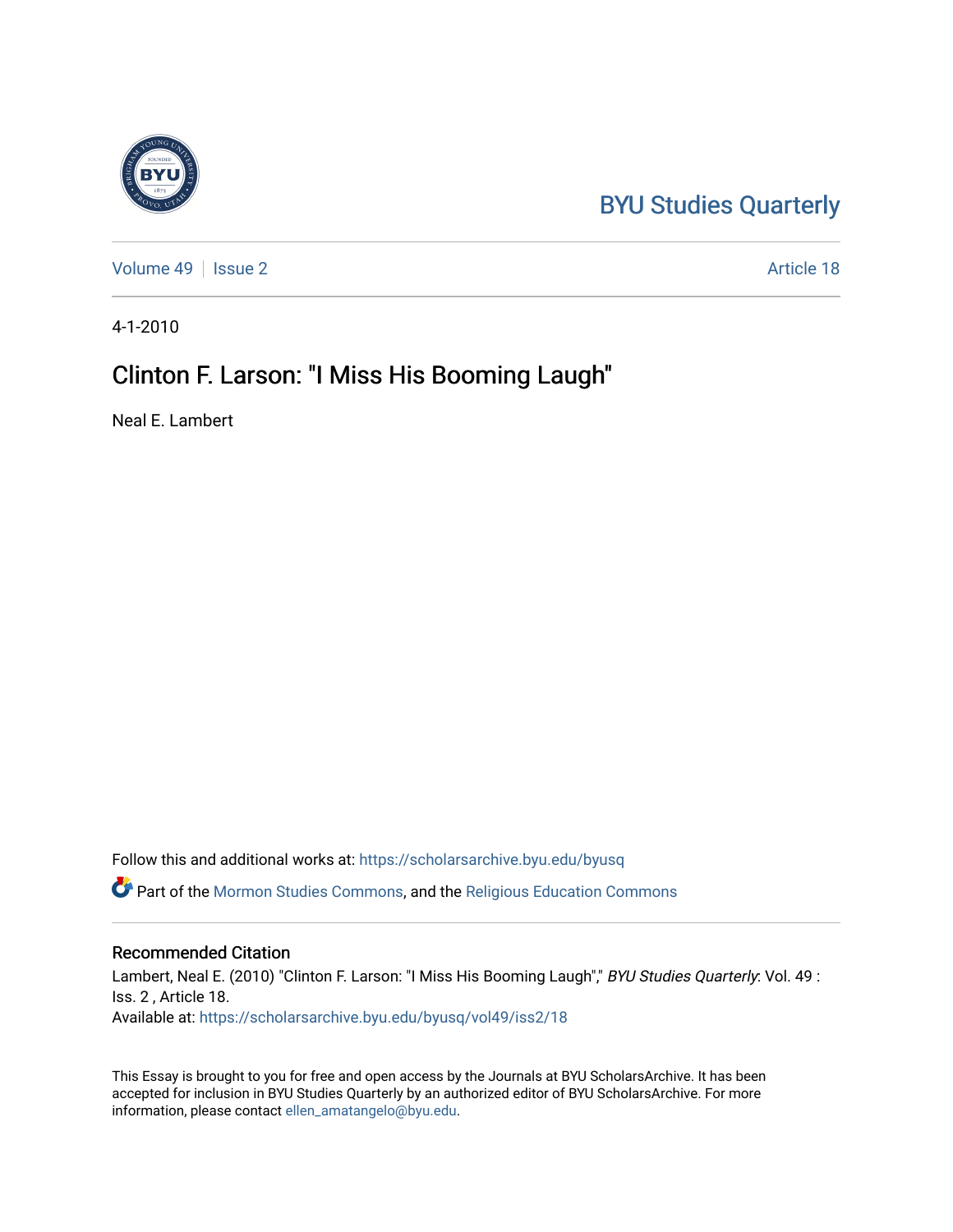Lambert: Clinton F. Larson: "I Miss His Booming Laugh"



Clinton F. Larson. Courtesy University Archives, Brigham Young University.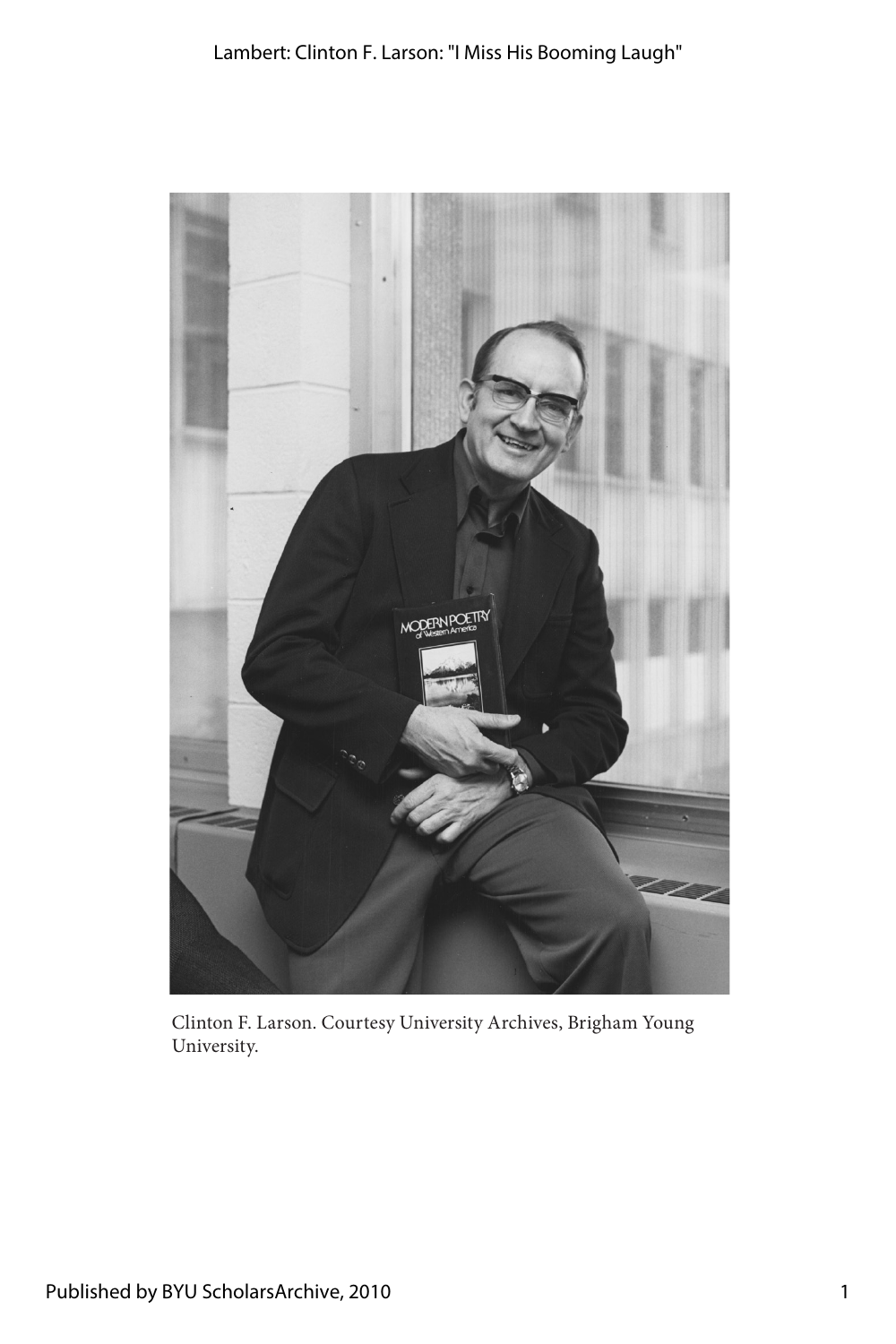# **Clinton F. Larson "I Miss His Booming Laugh"**

*Neal E. Lambert*

*On the evening of March 10, 2010, as a prelude to a symposium sponsored by BYU Studies to celebrate its fiftieth anniversary, a special lecture was held in the Harold B. Lee Library Auditorium to honor Clinton F. Larson, founding editor of* BYU Studies, *and Hugh W. Nibley, frequent contributor to the journal. This event also introduced two new exhibits created by the L. Tom Perry Special Collections staff to honor the work of Larson and Nibley. The following remarks by Neal E. Lambert, one of Clinton Larson's colleagues, were delivered at this special lecture.*

First, you need to know that I am here tonight representing—certainly not replacing—Richard Cracroft, who, because of ill health, cannot be here himself. He has asked me to extend his sincere apologies for missing this assignment, "a job that I was looking forward to doing." Dick's witty voice would have been wonderfully appropriate here tonight, especially since he and Clinton have each had such significant roles in the establishment and recognition of Mormon literary expression. I regret, as well, that the circle of those who heard and knew firsthand the voice and personality of Clinton Larson is now rapidly shrinking. Seeing and hearing Clinton, the man, was an unforgettable experience.

Clinton was a presence. His tall, self-assured figure filled the space around him as no one else I have known. His tieless unbuttoned collar, his beltless trousers with suspenders were visible types of Clinton's rejection of restraint, adjuring any constriction to his free-flowing blood and spirit. Even his office had its unique atmosphere with its plush rug and floor lamp, as though Clinton eschewed our usual asphalt tile and our fluorescent ceilings.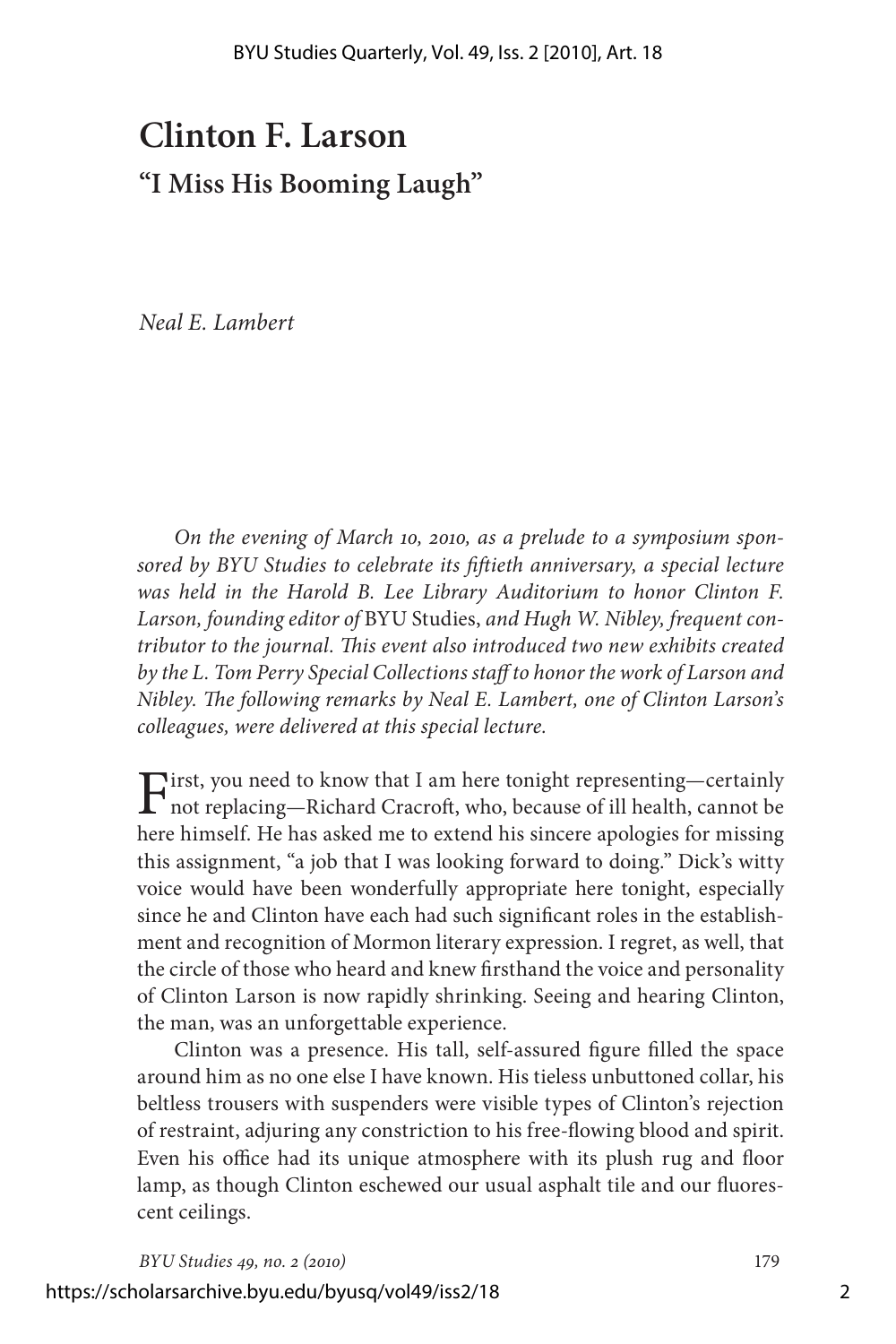

Neal Lambert, during his remarks, demonstrating how Clinton Larson would raise his right forefinger in triumph.

But it was his voice that I remember best—his roaring laughter, heard most often in the pleasure of successful wordplay, but sometimes, as well, in derision of something that he disapproved. In my memory's ear, I still hear his unmistakable voice from the department steno-pool where, standing over the pedestaled, multitudinous pages of the Oxford English Dictionary, his left forefinger pointing to the fifth (or the fifteenth) definition of some unfamiliar, latinate, polysyllabic word, his right forefinger raised in triumph, he would boom

out, "Aha! See! There it is! That is exactly what I meant," his forceful voice a response to some poor colleague's or critic's questioning of a certain word from one of his poems.

Clinton lived in an atmosphere of words. Indeed, he seemed most alive when, as he was wont, he unabashedly, without knock, inquiry, or introduction, would walk into one's office, fresh manuscript in hand to read in the sonorous sounds of his operatic baritone some lines from his latest composition. Clinton was, above all else, a practicing poet. And his practice was his passion.

Fortunately, his own talent was nurtured early on through his exposure as a missionary to the articulate and word-conscious Hugh B. Brown. That talent was further cultivated, refined, and directed under the influence of Brewster Ghiselin at the University of Utah. Through the years, other regional, national, and international poets recognized and utilized his work and his abilities. With William Stafford, he edited *Modern Poetry of Western America,* and with Andre Maurois, *La Poesie Contemporaine aux Etats-Unis*. He was instrumental in founding the Rocky Mountain Writers' Convention and the National Federation of State Poetry Societies, and he was the first to fill the position of BYU's poet in residence. This list simply skips a stone across the surface of his accomplishments.

Clinton was also, as we recognize in a special way here tonight, one of the founding forces and the first editor of *BYU Studies.* What we see in this journal now is the fruit of an effort launched five decades ago through the indefatigable efforts of Clinton Larson. And we can thank him for that.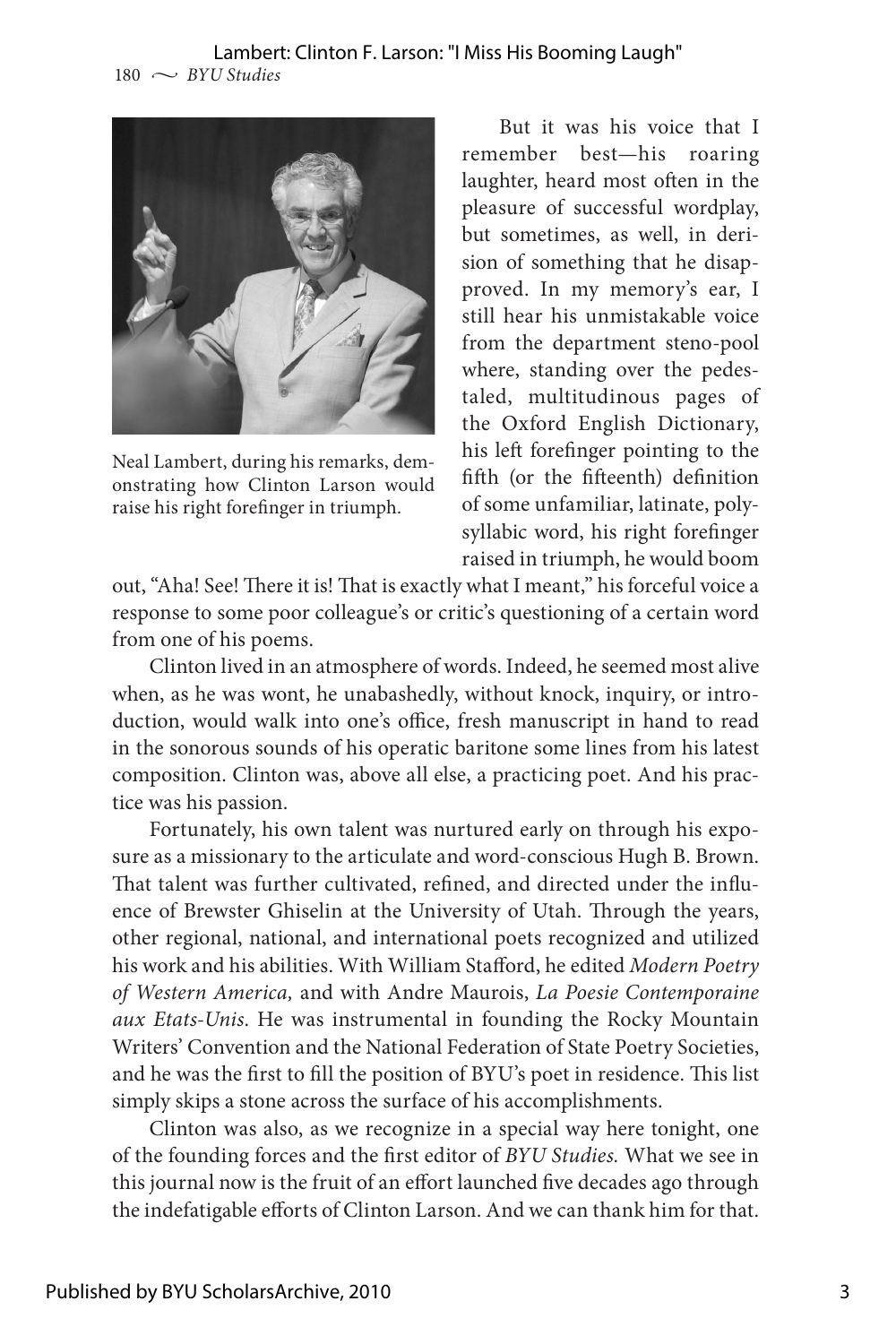His legacy is present in the anniversary we celebrate and recognize, tonight and in the days ahead. Indeed, Clinton was a pioneer, making possible much of what has come after him.

However, after all he has done, the poetry will be, at least for me, his most remembered legacy. As David Evans, one of Clinton's editors, said, Clinton is "one of the most significant" and highly respected writers of our time, and also one of the most prolific.<sup>1</sup> Eugene England called Clinton Larson "the spiritual father of [modern] Mormon literature,"<sup>2</sup> who showed us that writing by and about Latter-day Saints needs no apology.

So, how splendid it is to have now collected here both his published and his unpublished works, which now are available for consideration and study. The Clinton Larson collection that we recognize here tonight is a rich gathering, especially in its holographs, through which we can trace and explore the creative process itself, following Clinton's own aesthetic track—and his eclectic mind and heart and hand—as he made his way through words in the cause of Zion. So, in the end, we will remember Clinton as an extraordinary pioneer for Mormon literature at large.

But even beyond his place in the history of Mormon literary development, I believe we can as well remember him as an example of an artist working in his own atmosphere of faith. Clinton showed us how to draw significant expression from the deep well of our own belief. He showed us that the true poet writes well not in spite of his faith, but because of it. Indeed, as Richard Cracroft and I were working to establish our own serious consideration of the literature of Mormonism, we were floundering about, looking for a title for our collection. And it was Clinton who helped us understand what was at the heart of our gatherings. He was the one who helped us see the true center of what we had before us and gave us the title *A Believing People: Literature of the Latter-day Saints*.

That belief is present, implicit and explicit, in everything Clinton did. He articulated the grand qualities in the mundane efforts and quiet decisions of the Mormon migration as well as anyone I know, as demonstrated in this dialogue from "Mantle of the Prophet," giving voice to people living out a God-given history. Stephen Forbes and Nancy Dayton, two young Mormon lovers, ponder the future of leaving Nauvoo and going west, sound and sense combining in an expression of faith that takes on an almost epic quality. Stephen says to Nancy:

I have become Brigham's man. When he spoke of Joseph I saw A scimitar of cities against the mountains Where we must go, and somehow in him I saw Joseph again, the arm of Joseph That will bring us there: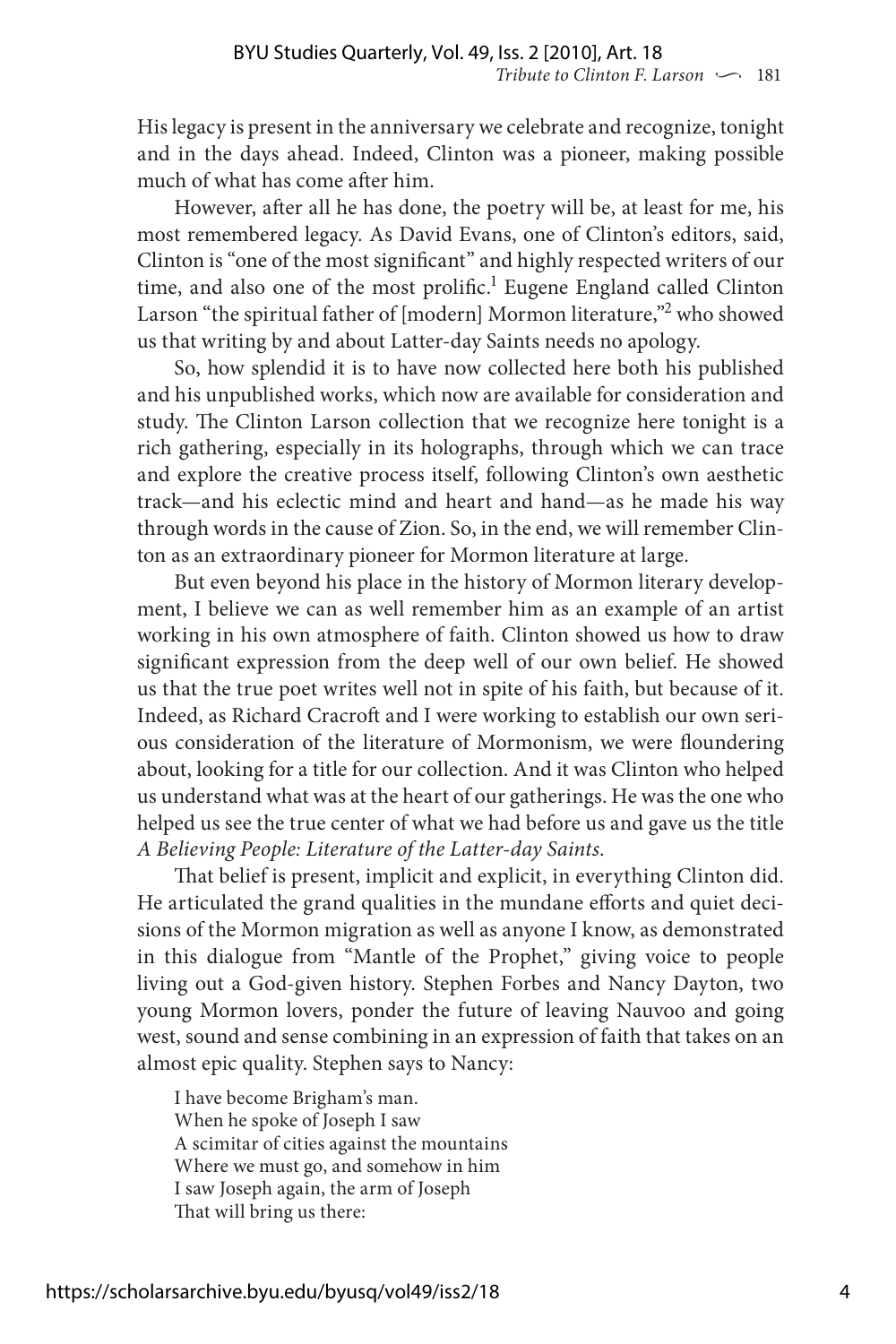#### Lambert: Clinton F. Larson: "I Miss His Booming Laugh"

 $182 \sim$  *BYU Studies* 

Nancy, a scimitar of cities against the blue mountains, And a great city where the temple of the six spires Awakens the dawn of our people: . . . The temple of Joseph is there and golden Moroni In the flame of morning bursting from the eastern peaks; The singing morning is there and blue-clear night When the valley glows and the air is warm As the smile of Joseph: the meridian, north, And the temples rise in the gleaming scimitar. Come west, Nancy, our home is west; For that, we could leave Nauvoo; For the cities, we could walk a hundred years Beside the axletree and wagon wheel; We could forget the old lands behind us For the hundred years of prophecy in Brigham Young.<sup>3</sup>

For Clinton, religion—his faith—was not a source for metaphors by which to understand and explain his life, but rather his life was a metaphor by which he could understand and articulate his faith, his religion. Thus, Clinton's poetic vision saw the love and grace of God in the matters of everyday living.

Let me illustrate this point in two of his simplest and most accessible pieces. The first comes from a simple breakfast episode of spilt cereal, touching our human need for Fatherly understanding:

#### **Granddaughter**

Next to tears for the supposed naughtiness Of tipping oatmeal from her pastel bowl And spilling milk under our haughtiness, She displays the repentance of her soul

Over there. Her gaze is tenuous with sorrow As she looks at the world, hoping for the best, Arms folded to gather herself for the harrow Of scolding. "Amen," she says in a tentative test

Of our love, grace over, but willing to pray. I saw the lip of her tray had tipped her bowl, She not knowing why her oatmeal in disarray Was so, but feeling the sackcloth of her role.

And there stand I as well with her as anywhere, Marvelling how to keep some order at hand, Displaying my hope glossily to keep fair Days of charity flowing like hourglass sand.4

This next poem draws on a typical Sabbath scene—one of the older sisters of the ward nodding off to sleep under the stern doctrines of a speaker